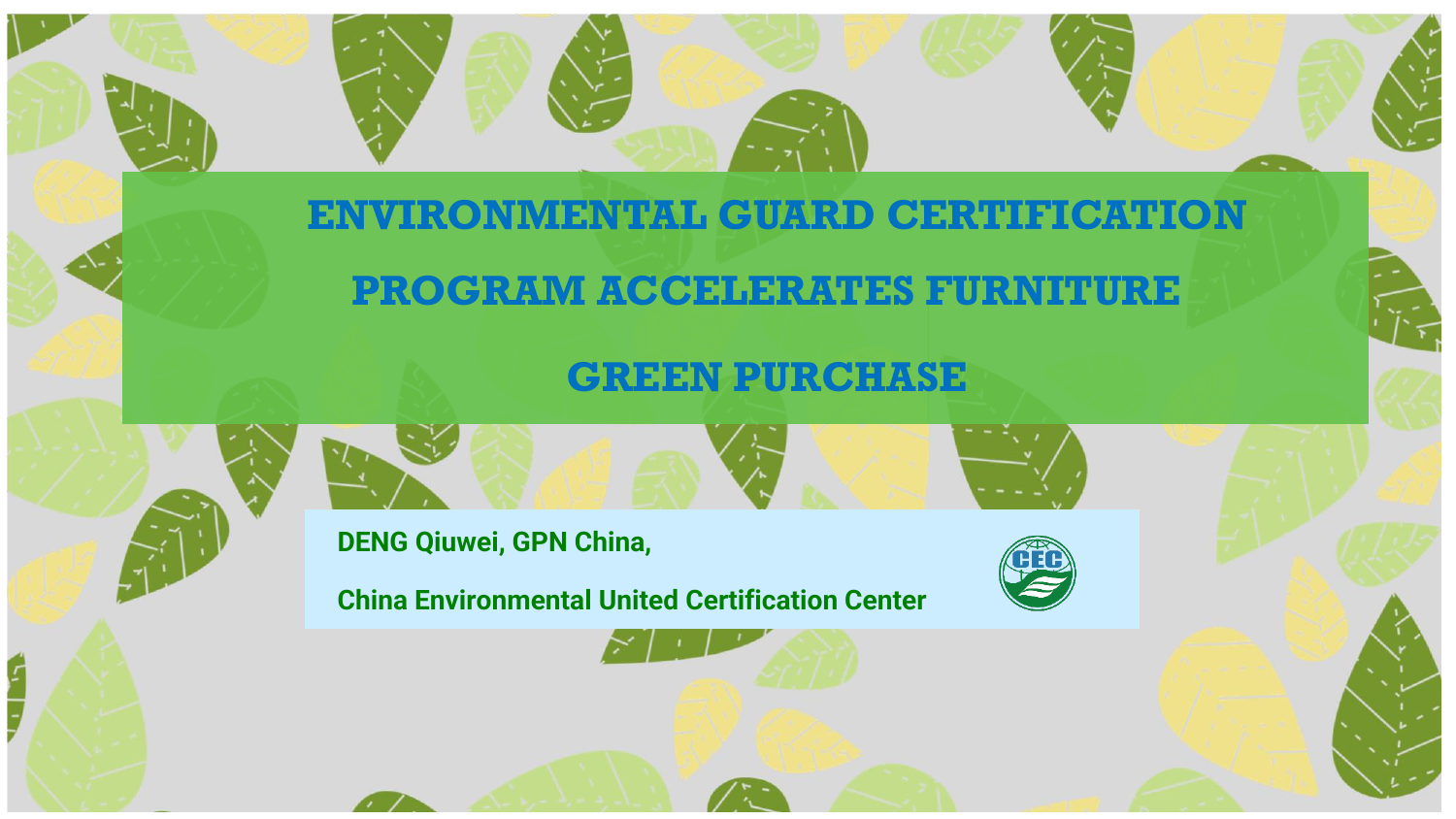#### **About CEC**



**China Environmental United Certification Center (CEC)** hosted the IGPN Secretariat since 2018 proposed by the Chair with the approval of the Council and agreed with the Ministry of Ecology and Environment of the People's Republic of China (MEE) .

CEC is a comprehensive certification and professional service institution leading in **environmental protection, energy saving and low carbon areas**, engaged its activities in policy research and practice of China Environmental Labelling Program, promote china government public procurement implementation, foster sustainable production and consumption transition.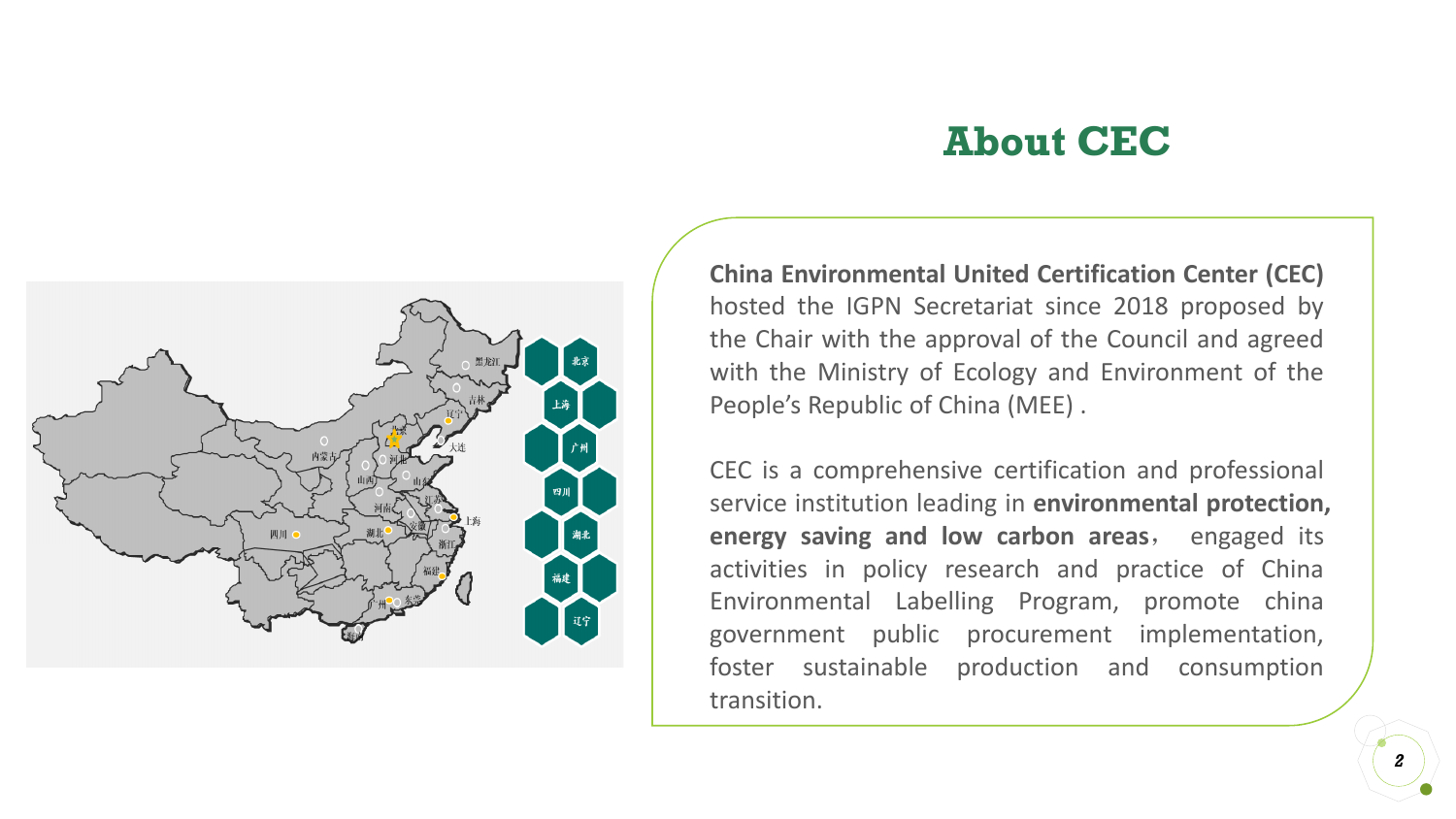# **I Background**



China Environmental United Certification Center (CEC) has developed this Environmental Guard Certification Program for Furniture Products, which aims to

- provide public with more green ecological products,
- help to improve environmental performances,
- promote green and low carbon development of furniture industry in China.

Environmental Guardian Certification program for furniture products has stricter index requirements, stronger leadership and more comprehensive LCA considerations.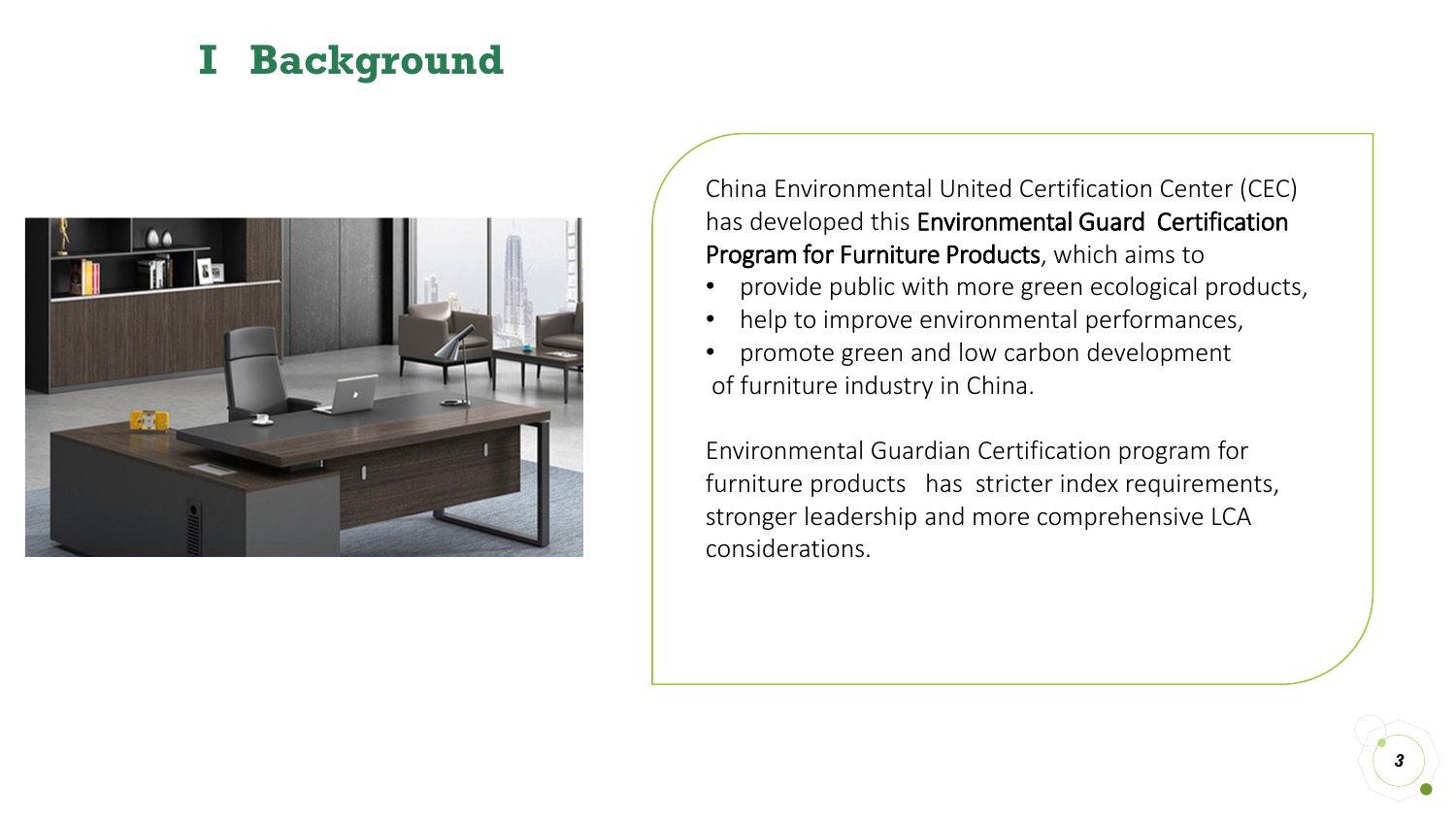# **II Development Approach**



*4*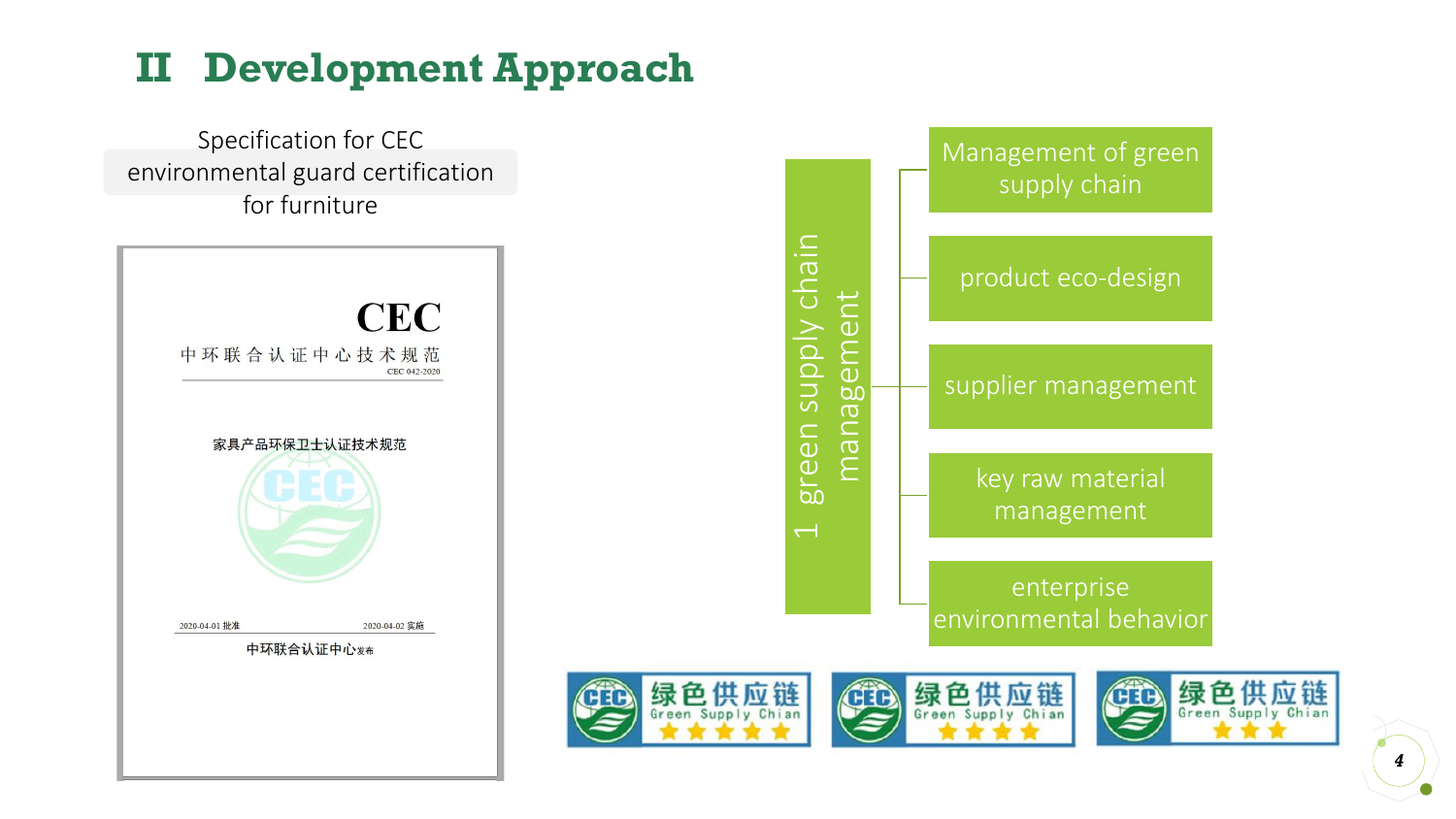# **II Development Approach**





| environmental Indicator |  |
|-------------------------|--|
| Product                 |  |
|                         |  |

|                                         | Item $\epsilon$                                                                                                                             | Limits of CEC Environmental<br>Guard e | Limits of China<br><b>Environmental label</b> |  |
|-----------------------------------------|---------------------------------------------------------------------------------------------------------------------------------------------|----------------------------------------|-----------------------------------------------|--|
| heavy metals in product<br>coatings     | $Cd \rightarrow$                                                                                                                            | ≤50 mg/kg $\approx$                    | ≤75 mg/kg $\triangle$                         |  |
|                                         | $Cr \circ$                                                                                                                                  | ≤25 mg/kg $\triangle$                  | ≤60 mg/kg $\triangle$                         |  |
| <b>TVOC emission of wooden</b><br>board | $Hg \circ$                                                                                                                                  | ≤25 mg/kg .                            | ≤60 mg/kg $\triangle$                         |  |
|                                         | TVOC emission of wooden board used in furniture<br>product $\sqrt{ }$                                                                       | 0.40mg/m2 $\cdot$ h (72h) a            | 0.50mg/m2 $\cdot$ h (72h) $\approx$           |  |
| formaldehyde emissions                  | Formaldehyde emission of wooden board (fiberboard,<br>particle board, plywood, block board and wood<br>veneer) used in furniture product of | 0.08 mg/m <sup>3</sup>                 | 0.12 mg/m <sup>3</sup> $\approx$              |  |

 $\overline{F}$  Table2.1 Indicators Comparison between CEC Environmental Guard and China Environmental Label

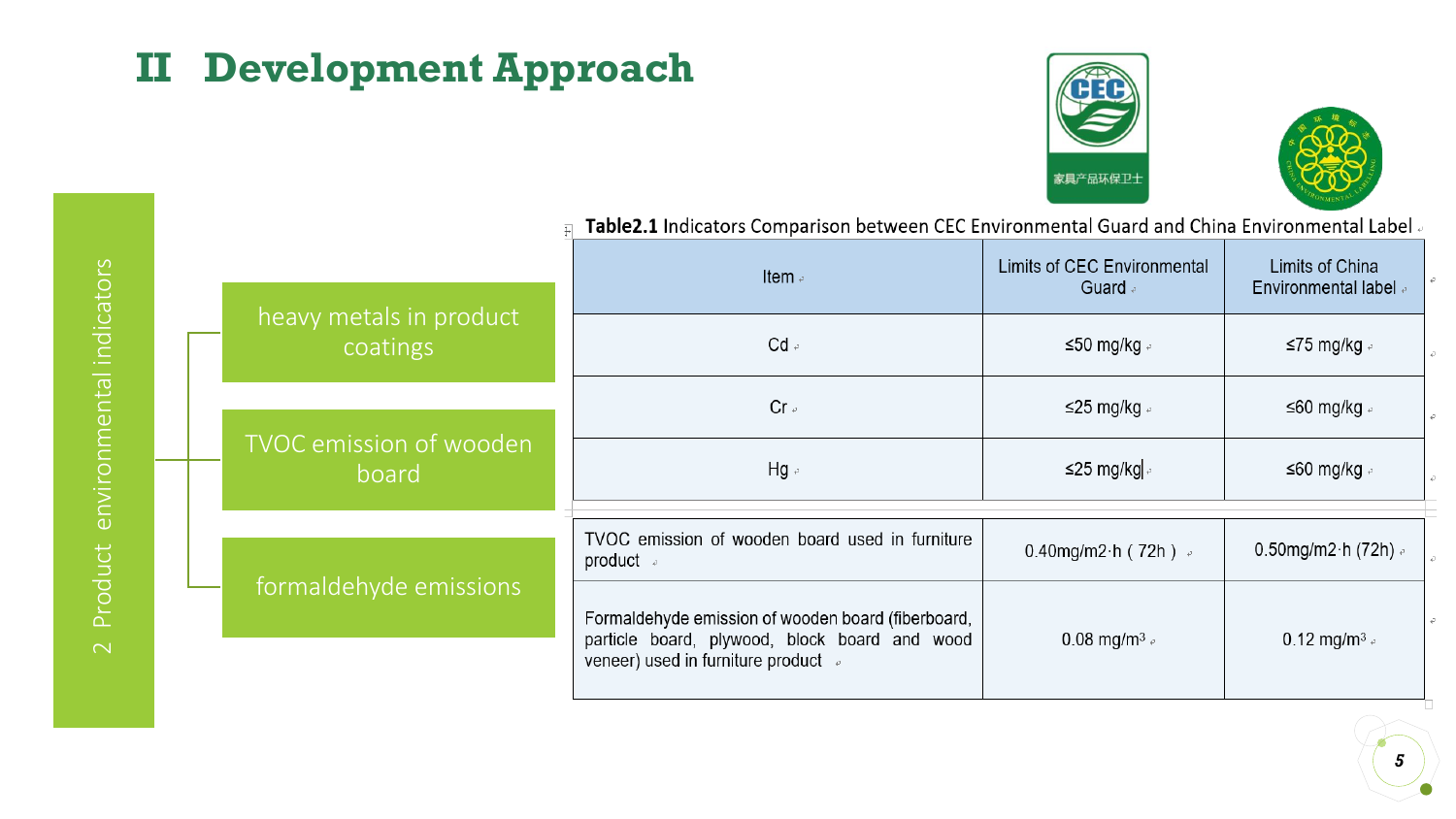# **III Approach Results**

Certificate for CEC environmental guard certification for furniture



more than 100 enterprises have applied the certification

CEC has issued nearly 150 certificates of Environmental Guard **Certification** 

The outcomes of Environmental Guard Certification of furniture products have attracted the attention of competent local government departments, industrial associations and consumers.

Some big bid inviting bodies have adopted the results and taken the results as scoring items for bidding.

Moreover, Zhejiang Province Finance Department has included the certified furniture products into the priority procurement products for government procurement .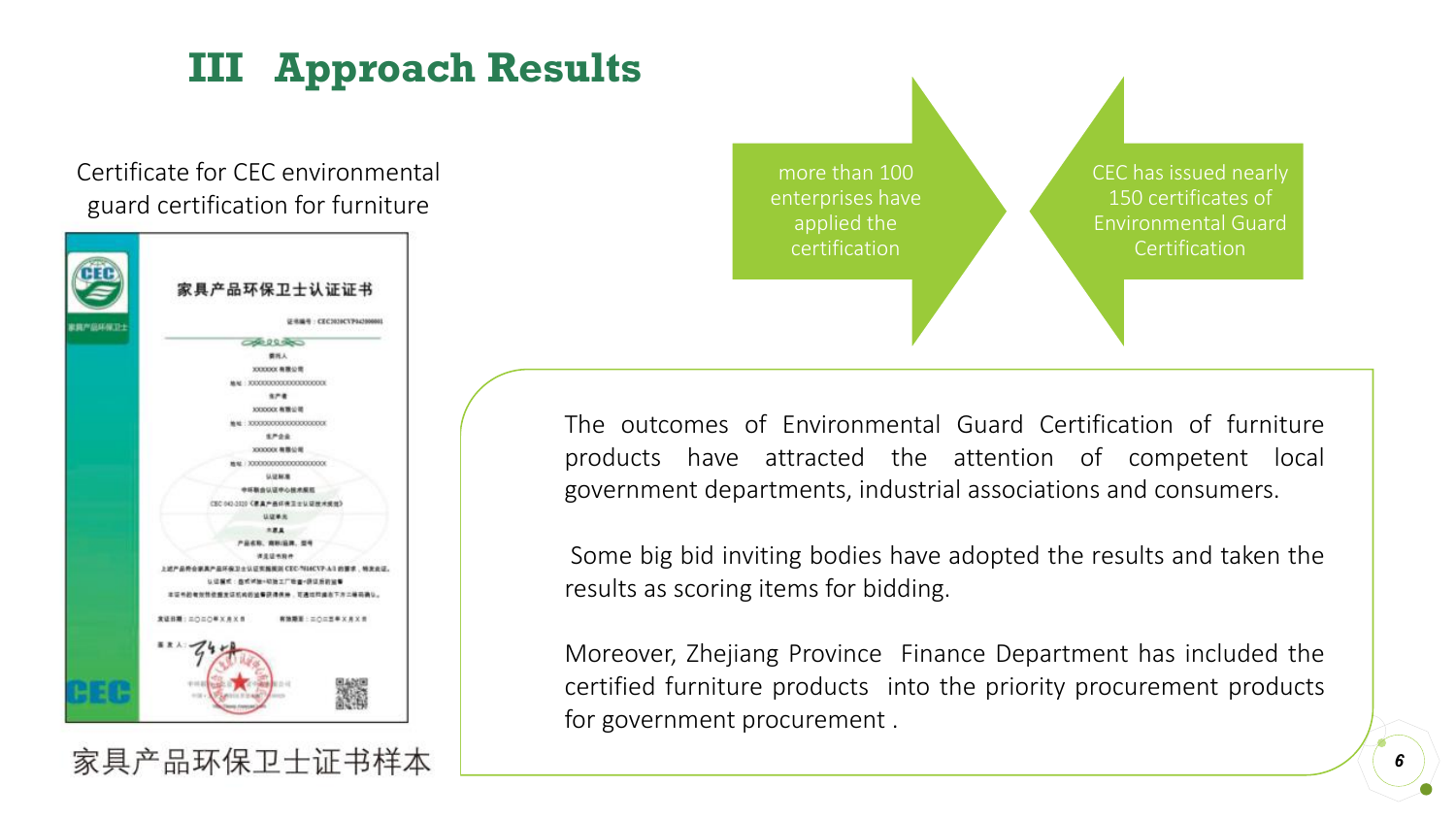### **IV Experience or Lesson learnt**



At the beginning of the development of Environmental Guard Certification Scheme, CEC has obtained the support of local furniture industry.

CEC and industrial association have jointly developed Environmental Guard Certification Scheme. We made a concerted effort in the design of technical indicators as well as publicity and training on technical standards. This has accelerated the launching of Environmental Guard Certification Scheme for furniture products.

This scheme could

- promote technological progress,
- achieve upgrading of green transformation;
- provide technical support to government procurement,
- facilitate standardized and green government procurement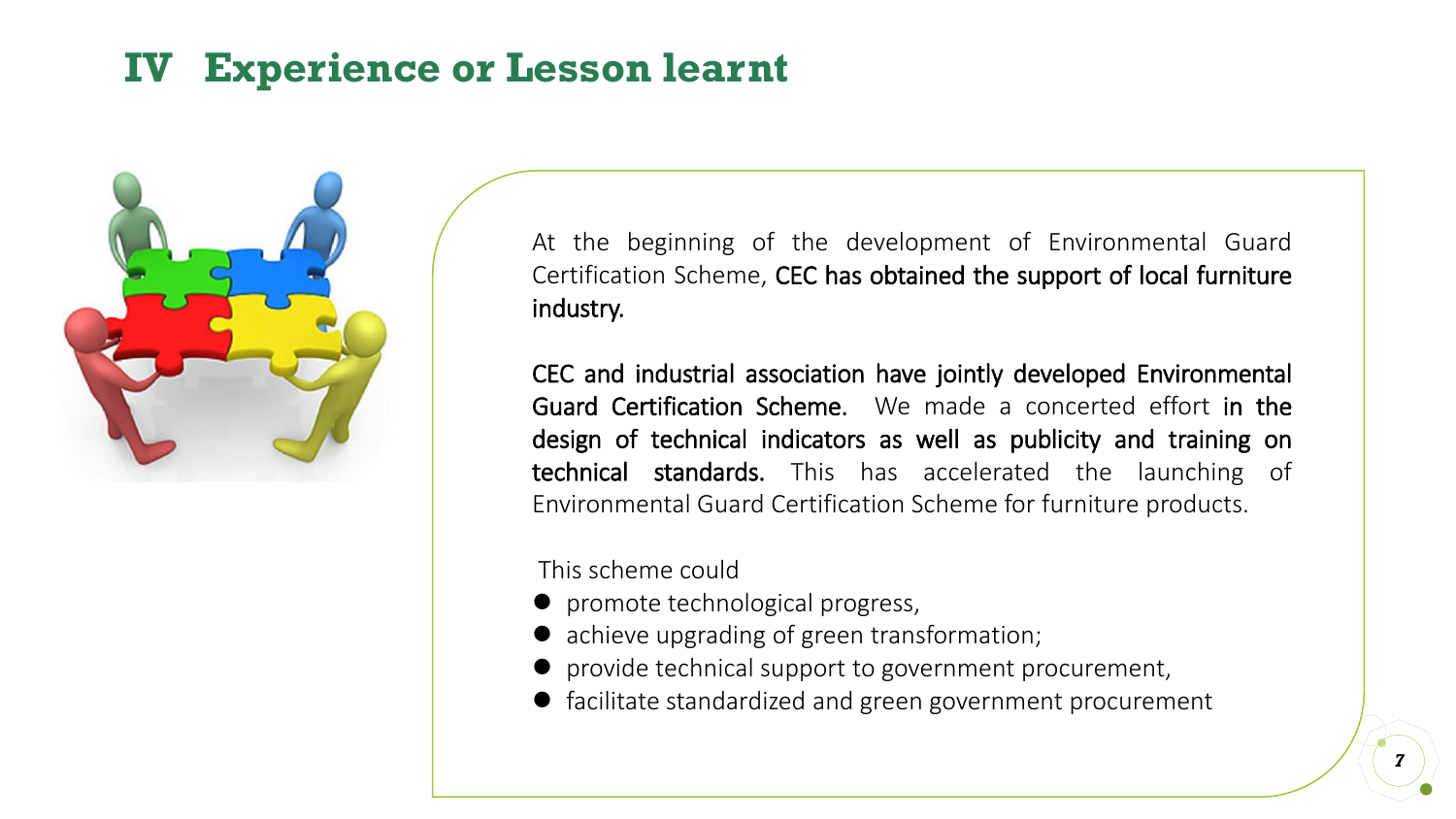# **V Key challenges**

Environmental Guard Certification Scheme for furniture products is launched one year ago, and public understanding and awareness of "Environmental Guard" products needs improvement

#### Consumers

• limited understanding about environmental protection knowledge and environmental indicators

#### Enterpirses

• some enterprises without certificate publicize their products as "Environmental Guard" in self-promotion, confounding the consumers.